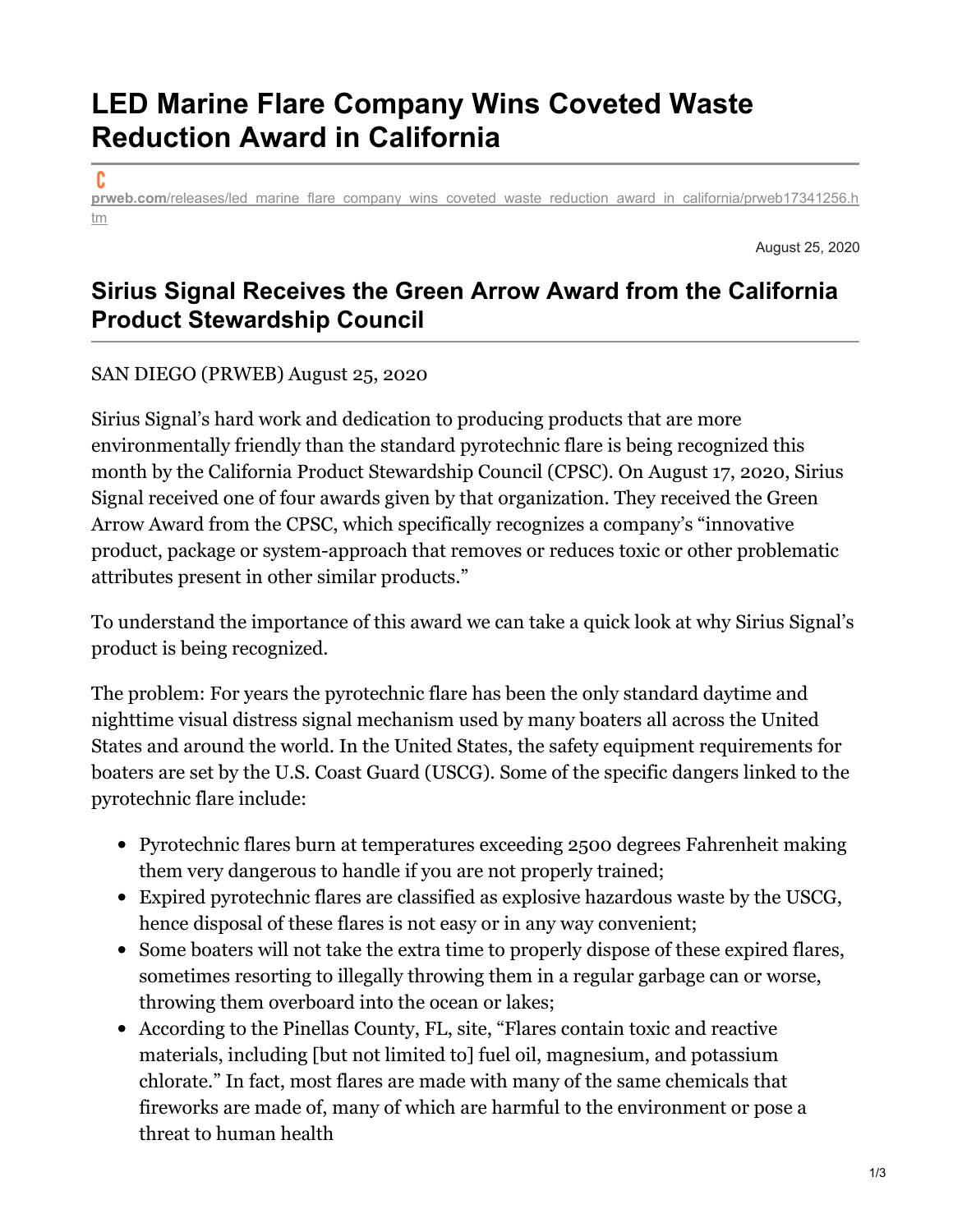Quick Note: "The California Department of Toxic Substances Control (DTSC) classifies pyrotechnic flares that will no longer be used for their intended purpose as hazardous waste, as they are toxic, reactive, and ignitable (as defined by hazardous waste regulations).

Pyrotechnic flares are a safety hazard due to their combustible and reactive nature. Common ingredients in various types of flares include strontium nitrate, potassium perchlorate, strontium peroxide, magnesium, and black powder (a mixture of sulfur, charcoal, and potassium nitrate)." coastal.ca.gov site document 2017

Due to their classification as explosive hazardous waste, the USCG strongly recommends that expired pyrotechnic flares be brought to approved disposal sites. "However, the lack of locations for proper disposal of expired marine flares is a problem in California." Currently, residents of only two counties (Alameda and Santa Cruz) accept expired marine flares at their HHW collection facilities" (coastal.ca.gov site document 2017).

What does this mean for California's natural environment? Well, this translates to hundreds of thousands of improperly disposed of toxic and explosive expired flares every year all across the state. Imagine what this means on a national level.

The solution: Since 2014 Sirius Signal has been working on environmentally and familyfriendly alternatives to hazardous flares. They currently sell two USCG approved legal pyrotechnic flare replacements. Both of these e-flares are family-friendly, meaning that no special training or equipment is needed to engage the lights. Children and adults of any responsible age can easily turn the lights on and hold them in the case of an emergency without the threat of harm from the lights.

Quick Note: "The Sirius Signal SOS Distress Light is a Coast Guard approved LED alternative to pyrotechnic flares." California Coastal Commission Document 2017

The CPSC is recognizing Sirius Signal specifically for the environmental impact of their products. Sirius Signal's electronic LED flares NEVER expire, and they are batteryoperated. Given that there are plenty of battery recycling programs, the environmental impact of their electronic flares is relatively minimal. As awareness of these products increases and boaters are replacing pyrotechnics with these e-flares in their boating safety kits, the improper disposal of toxic and explosive pyrotechnic flares is reduced.

What this means for boaters and the environment, in general, is that boaters will no longer have to worry about possibly breaking a law by improperly disposing of their expired flares. They will no longer have to search for a facility specifically capable of disposing of their explosive hazardous waste. Boaters will be free to enjoy their boats and be secure in the knowledge that their electronic flare is safe to use and a much better option for nature all around.